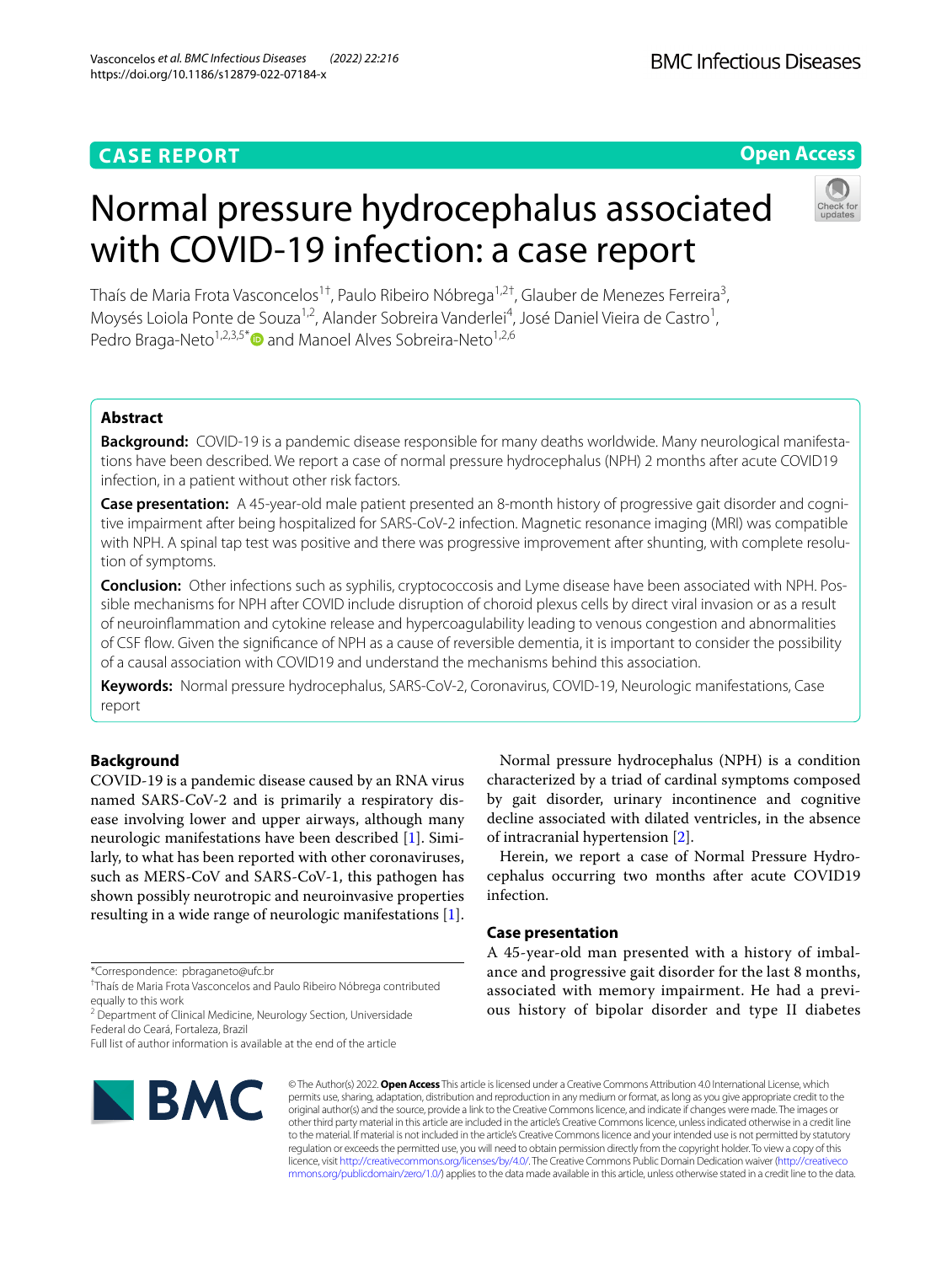mellitus and reported a COVID19 infection 2 months before initial presentation of neurologic symptoms.

Initial symptoms of SARS-Cov-2 infection were fever, anosmia, dysgeusia and anorexia. A real-time reverse-transcriptase-polymerase-chain-reaction assay (Allplex™ SARS-CoV-2 Assay—N/RdRP/S genes) confrmed the diagnosis. Hospitalization for seven days and oxygen via nasal cannula were necessary. At discharge, he was able to walk unassisted.

Two months after acute COVID19 infection the patient started a progressive gait disorder, complaining that he felt like his feet were glued to the ground. After a few weeks, he started forgetting recent facts and his family complained of excessive daytime sleepiness and blunted afect. He progressed to executive dysfunction and difficulty in performing his labor activities. There was no history of head trauma, subarachnoid hemorrhage (SAH) or meningitis. There was also no family history of neurologic diseases.

Neurologic examination revealed short-term memory loss, slow processing speed, inattention, difficulty in planning and executive dysfunction. A mild tetraparesis was also perceived, with brisk deep tendon refexes in four limbs. There was no clonus and flexor plantar responses were observed. There was mild rigidity of the upper limbs, without cogwheeling. Gait was slow and magnetic, with short steps, feet close to the ground and postural instability.

Laboratory evaluation did not reveal any abnormalities (Table [1](#page-1-0)). Complete blood count, renal function, liver enzymes and thyroid hormones were normal. Serology was negative for Syphilis and HIV. Vitamin B12 levels were also normal.

Brain magnetic resonance imaging (MRI) disclosed moderately dilated supratentorial ventricular system with callosal angle reduction and aqueduct flow-void (Fig. [1](#page-2-0)). A high-volume (40 ml) lumbar tap test was performed and revealed an opening pressure of 100mmH2O (normal range < 200 mmH<sub>2</sub>O). There was marked improvement of

<span id="page-1-0"></span>**Table 1** Laboratory and cerebrospinal fluid analysis in a patient with normal pressure hydrocephalus after COVID19

*PT* prothrombin time; *aPTT* activated partial thromboplastin time; *VDRL* Venereal Disease Research Laboratory; *PCR* polymerase chain reaction

| <b>Variables</b>                     | <b>COVID symptoms onset</b> | Neurological symptoms onset | Reference values         |
|--------------------------------------|-----------------------------|-----------------------------|--------------------------|
| Serum tests                          |                             |                             |                          |
| Hemoglobin (g/dL)                    | 15.9                        | 14.5                        | $13 - 17.5$              |
| Leukocytes (cells/mm <sup>3</sup> )  | 7640                        | 5600                        | 4000-11,000              |
| Lymphocytes (cells/mm <sup>3</sup> ) | 770                         | 2420                        | 1000-3500                |
| Platelets (number/mm <sup>3</sup> )  | 259.000                     | 255.000                     | 150,000-450,000          |
| C-reative protein (mg/dL)            | 6.37                        | $\overline{\phantom{0}}$    | < 0.3                    |
| ESR (mm/h)                           | 27                          |                             |                          |
| D-Dimer (ng/mL)                      | 300                         |                             | < 600                    |
| Sodium (mMol/L)                      |                             | 142                         | 136-146                  |
| Potassium (mMol/L)                   |                             | 4,3                         | $3.5 - 5.1$              |
| Calcium (mg/dL)                      |                             | 9,3                         | $1.16 - 1.32$            |
| Magnesium (mg/dL)                    |                             | 2,3                         | $1.6 - 2.6$              |
| Blood urea nitrogen (mg/dL)          | 21                          | 14                          | $7 - 20$                 |
| Creatinine (mg/dL)                   | 1.1                         | 0.92                        | $0.5 - 1.3$              |
| AST (U/L)                            | 39                          |                             |                          |
| ALT (U/L)                            | 49                          |                             |                          |
| TSH (µlU/mL)                         | $\equiv$                    | 1542                        | 0.550-4.780              |
| HIVI, II                             | $\equiv$                    | Negative                    | Negative                 |
| Syphilis                             |                             | Negative                    | Negative                 |
| Analysis of cerebrospinal fluid      |                             |                             |                          |
| Cell count (cells/mm <sup>3</sup> )  | $\overline{\phantom{0}}$    | $\overline{2}$              | $0 - 4$                  |
| Differential cell count              |                             | 100% lymphocytes            | $\equiv$                 |
| Protein (mg/dL)                      |                             | 26                          | $15 - 45$                |
| Glucose (mg/dL)                      |                             | 74                          | $\overline{\phantom{0}}$ |
| <b>VDRL</b>                          |                             | Negative                    | Negative                 |
| Gram stain                           |                             | Negative                    | Negative                 |
| Fungal stain (India-ink)             |                             | Negative                    | Negative                 |
|                                      |                             |                             |                          |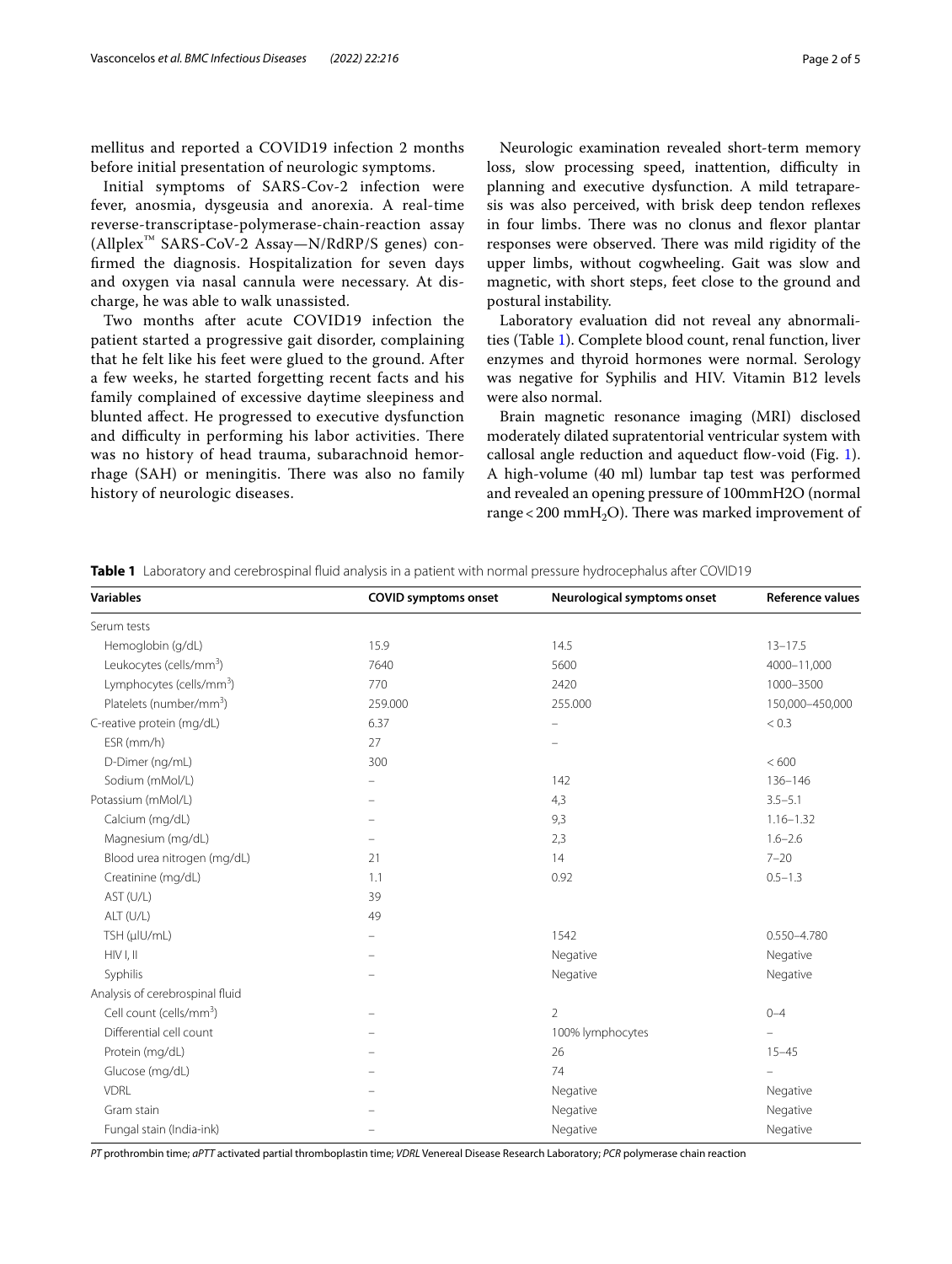

<span id="page-2-0"></span>gait and balance after the procedure—10 m timed up and

go (TUG) before the procedure of 18.4 s (32 steps) and after the procedure of 16.7 s (27 steps). CSF analysis was entirely normal (Table [1\)](#page-1-0).

A diagnosis of Normal Pressure Hydrocephalus was made and a ventriculoperitoneal shunt was placed without adverse events. Thirty days later there was significant improvement of gait, now presenting normal speed and step length. Cognitive functions also improved substantially, and he returned to his previous work activities. The patient reports that his ability to perform his labor activities is normal and is very pleased with his clinical outcome.

### **Discussion and conclusion**

We have described a previously healthy patient who developed NPH two months after COVID19 infection, presenting with gait apraxia and cognitive impairment.

Normal pressure hydrocephalus has been classifed as idiopathic or secondary [\[3\]](#page-4-2). Many diseases have been implicated in its etiology, such as subarachnoid hemorrhage (SAH), traumatic brain injury (TBI), meningitis, stroke and intracranial neoplasms [[3\]](#page-4-2). Some specifc infectious diseases have also been reported as possible etiologies for NPH, including Lyme disease, neurosyphilis and cryptococcosis  $[4]$  $[4]$ . There are reports of hydrocephalus following SAH in patients with concomitant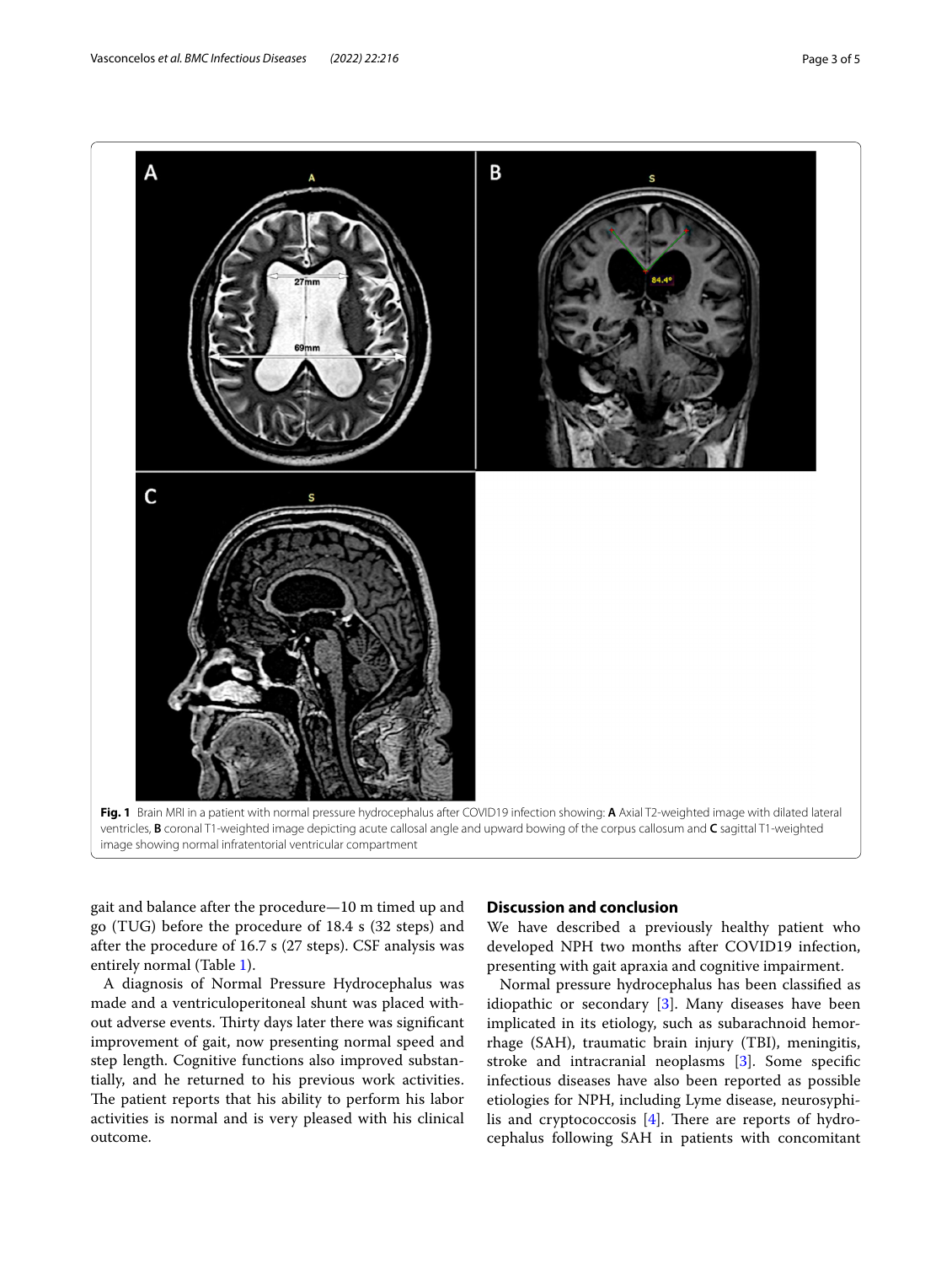coronavirus infections  $[5, 6]$  $[5, 6]$  $[5, 6]$ , but as far as we know this is the frst case of NPH associated with COVID-19 infection without preceding SAH or stroke.

The main theory to explain central nervous system (CNS) invasion is that SARS-CoV-2 probably enters olfactory nerves through interaction of the viral S protein with the Angiotensin Converting Enzyme 2 (ACE2) receptor on olfactory epithelium  $[1]$  $[1]$ . The spatial distribution of ACE2 receptors in the CNS was studied using brain transcriptome data banks and high concentrations of these receptors were found in the choroid plexus of lateral ventricles suggesting that the choroid plexus could be a pathway for SARS-CoV-2 to enter the CNS [[7](#page-4-6)]. It is possible that this interaction between the virus and the choroid plexus could alter the dynamics of CSF flow, contributing to NPH. An animal model study of hydrocephalus after SAH has demonstrated that infammation of choroid plexus cells marked by increase in NF-kB results in dysfunction of these barrier cells leading to production of increased abnormal protein-rich CSF, and consequentially in hydrocephalus due to excess CSF production [[8\]](#page-4-7).

Many neuroinvasive viruses such infuenza A and B can initially trigger an innate immune response by activating microglia [\[9](#page-4-8)]. Microglia also activate astrocytes that can modulate the recruitment and activation of additional microglial and other immunocompetent cells [\[10](#page-4-9)]. Microglial and astrocyte activation as well as massive cytokine release might lead to infammation of arachnoid villi resulting in fbrosis and adhesion of these structures, reduction in CSF reabsorption, and consequently to hydrocephalus [\[11](#page-4-10)]. Another possible factor in the etiology of COVID19-associated NPH is a hypercoagulable state induced by the systemic response to SARS-CoV-2 [[12\]](#page-4-11), which could lead to venous congestion and CSF flow abnormalities [\[11](#page-4-10)].

In a series of patients with persistent headache after COVID-19 infection 84.6% had increased intracranial pressure (ICP) in the absence of meningitis [\[13](#page-4-12)]. It is possible that some of these patients with initially elevated ICP might progress to NPH over time as the CSF compartment rearranges itself in a larger volume to maintain physiologic ICP according to Laplace's law [[14](#page-4-13)].

Unfortunately, we were not able to test CSF for COVID antibodies due to local technical limitations. In a recent study of 8 patients with COVID-associated encephalopathy (ref  $[1]$  $[1]$ ) all patients had positive anti-SARS-CoV-2 antibodies in CSF, but only 4 of them (50%) had high titers comparable to blood titers. Among these 4 patients, only 1 had intrathecal anti-SARS-CoV-2 IgG synthesis, the remainder had disruption of the blood–brain-barrier. As such, it is still unclear whether specifc anti-SARS-CoV-2 antibodies play a role in neurologic manifestations associated with COVID, or if blood–brain-barrier dysfunction with cytokine infux is the main component in such manifestations [\[15\]](#page-4-14).

We have described the frst case of normal pressure hydrocephalus possibly associated with COVID19 infection. Although pathophysiological mechanisms are still unclear and we cannot be certain that NPH occurred because of COVID19, there was a clear temporal correlation, and the patient did not have other risk factors for NPH. Given the signifcance of this condition as a cause of reversible dementia, it is important to consider the possibility of a causal association with COVID19. More reports are necessary to confrm this association and clarify its mechanisms.

#### **Abbreviations**

ACE2: Angiotensin converting enzyme 2; CNS: Central nervous system; ICP: Intracranial pressure; MRI: Magnetic resonance imaging; NPH: Normal pressure hydrocephalus; SAH: Subarachnoid hemorrhage; TBI: Traumatic brain injury.

#### **Acknowledgements**

Not applicable.

#### **Authors' contributions**

Conception of the work—TMFV, PRN and JDNC. Drafting the work—TMFV, PRN, GMF. Acquisition of the data—TMFV, PRN, MASN, MLPS and ASV. Analysis and interpretation of data for the work –TMFV, PRN, PBN and MASN. Design of the work—PRN, PBN and MASN. Revising the work critically—PRN, PBN and MASN. Final approval of the version to be published and agreement to be accountable for all aspects of the work—all authors.

#### **Funding**

One of the authors (Pedro Braga Neto) received funding from the Brazilian National Council for Scientifc and Technological Development (CNPq) as research grant funding. We also acknowledge the Brazilian Funding Grant Number 88881.505364/2020-01 from Coordenação de Aperfeiçoamento de Pessoal de Nível Superior – Brasil (CAPES).

#### **Availability of data and materials**

All data generated or analysed during this study are included in this published article.

#### **Declarations**

**Ethics approval and consent to participate** Not applicable.

#### **Consent for publication**

Written informed consent was obtained from the patient for publication of this case report and any accompanying images. A copy of the written consent is available for review by the Editor of this journal.

#### **Competing interests**

On behalf of all authors, the corresponding author states that there is no confict of interest.

#### **Author details**

<sup>1</sup> Hospital Universitário Walter Cantídio, Universidade Federal do Ceará, Fortaleza, Brazil. <sup>2</sup> Department of Clinical Medicine, Neurology Section, Universidade Federal do Ceará, Fortaleza, Brazil. <sup>3</sup>Neurology Service, Hospital Geral de Fortaleza, Fortaleza, Brazil. <sup>4</sup>Neurology and Neurosurgery Service, Hospital Geral Otoclínica, Fortaleza, Brazil.<sup>5</sup> Center of Health Sciences, Universidade Estadual do Ceará, Fortaleza, Brazil. <sup>6</sup>Unichristus University, Fortaleza, Brazil.